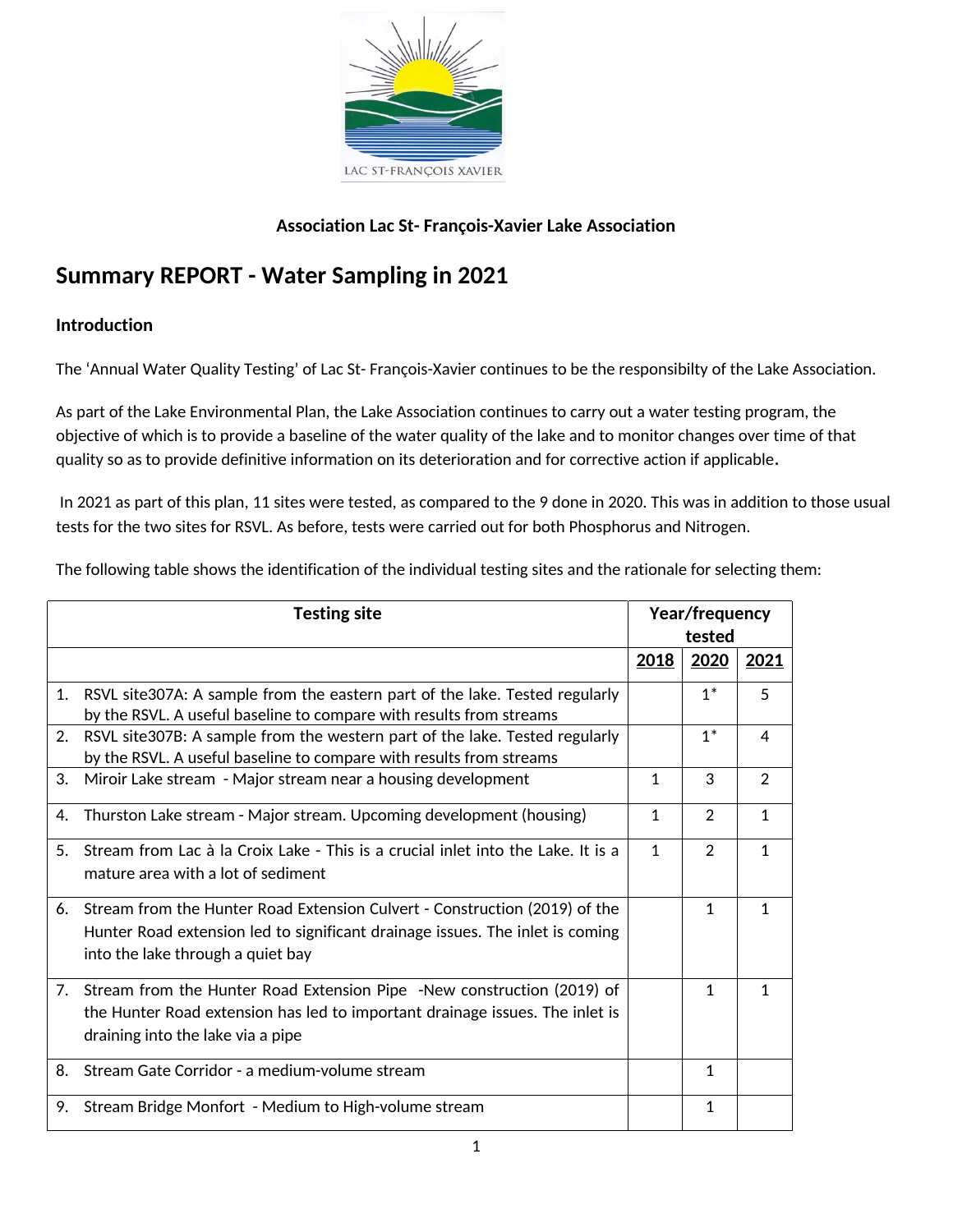| 10. Village Monfort stream High-volume stream                                                                                                                                               |   |   |  |
|---------------------------------------------------------------------------------------------------------------------------------------------------------------------------------------------|---|---|--|
| 11. Beach Monfort stream High-volume stream                                                                                                                                                 | 1 | 1 |  |
| 12. Small bay West Low-volume stream                                                                                                                                                        | 1 |   |  |
| 13. Second small bay West Low-volume stream                                                                                                                                                 | 1 |   |  |
| 14. Large bay West Medium-volume stream. Big Bay Newaygo. North West<br>opposite side from Thurston Lake; Extensive wetlands; Slow water stream<br>but permanent; Not really having housing | 1 |   |  |
| 15. Chupeh Hill West High-volume stream                                                                                                                                                     | 1 |   |  |
| Mount Road stream                                                                                                                                                                           |   |   |  |
| Road 850 stream                                                                                                                                                                             |   |   |  |

 \*Because of COVID-19, the RSVL did not conduct any tests in 2020 on Lac St- François-Xavier. From raw data provided by the water testing group there are 2 errors in Annex 1, the Data Column shows 2020 should read 2021.

#### **Aid to the interpretation of the testing results:**

In order to assess whether the concentrations of these elements were high or low, we looked through the literature to see if there was an objective assessment available. The Service de l'environnement of the Municipality of Sainte Anne des Lacs has published their "Statisitiques 2020 : Analyses physico-chimiques des eaux de surface" in the following format:

| <b>Concentration limits</b> |                   |                    |               |  |
|-----------------------------|-------------------|--------------------|---------------|--|
|                             | Low               | Medium<br>High     |               |  |
| Nitrites/nitrates           | $< 0.5$ mg/l      | $0.5$ to 1.0 mg/l  | $>1.0$ mg/l   |  |
| Total nitrogen kjeldahl     | $< 0.5$ mg/l      | 0.5 to 1.0 mg/l    | $>1.0$ mg/l   |  |
| Total trace phosphorous     | 4 to 10 $\mu$ g/l | 10 to 30 $\mu$ g/l | $>30 \mu g/l$ |  |

This document used the following sources:

- Centre d'expertise en analyse environnemental du Québec, Détermination de l'azote total Kjelgahl et du phosphore total : digestion acide - méthode colométrique automatisée MA. 300 - NTPT 2.0, Rev. 2, Ministère de Développement durable, de l'Environnement et de la Lutte contre les changements climatiques
- Conseil Canadien des ministères de l'environnement 2004. Recommandations canadiennes pour la qualité des eaux : protection de la vie aquatique. Le phosphore cadre canadien d'orientation pour la gestion des réseaux hydriques

#### **Review of Testing Results:**

The testing results are shown in Annex 1 at the end of this report. In that Annex, the recorded results are highlighted in green for low concentration levels, yellow for medium or red for high concentration levels

With one exception all the results show the concentration of nitrogen and phosphorus to be wither low or medium on 2020 and low in 2021. The exception is Hunter Road where the concentrations were very high in 2020 but had dropped down to medium in 2021.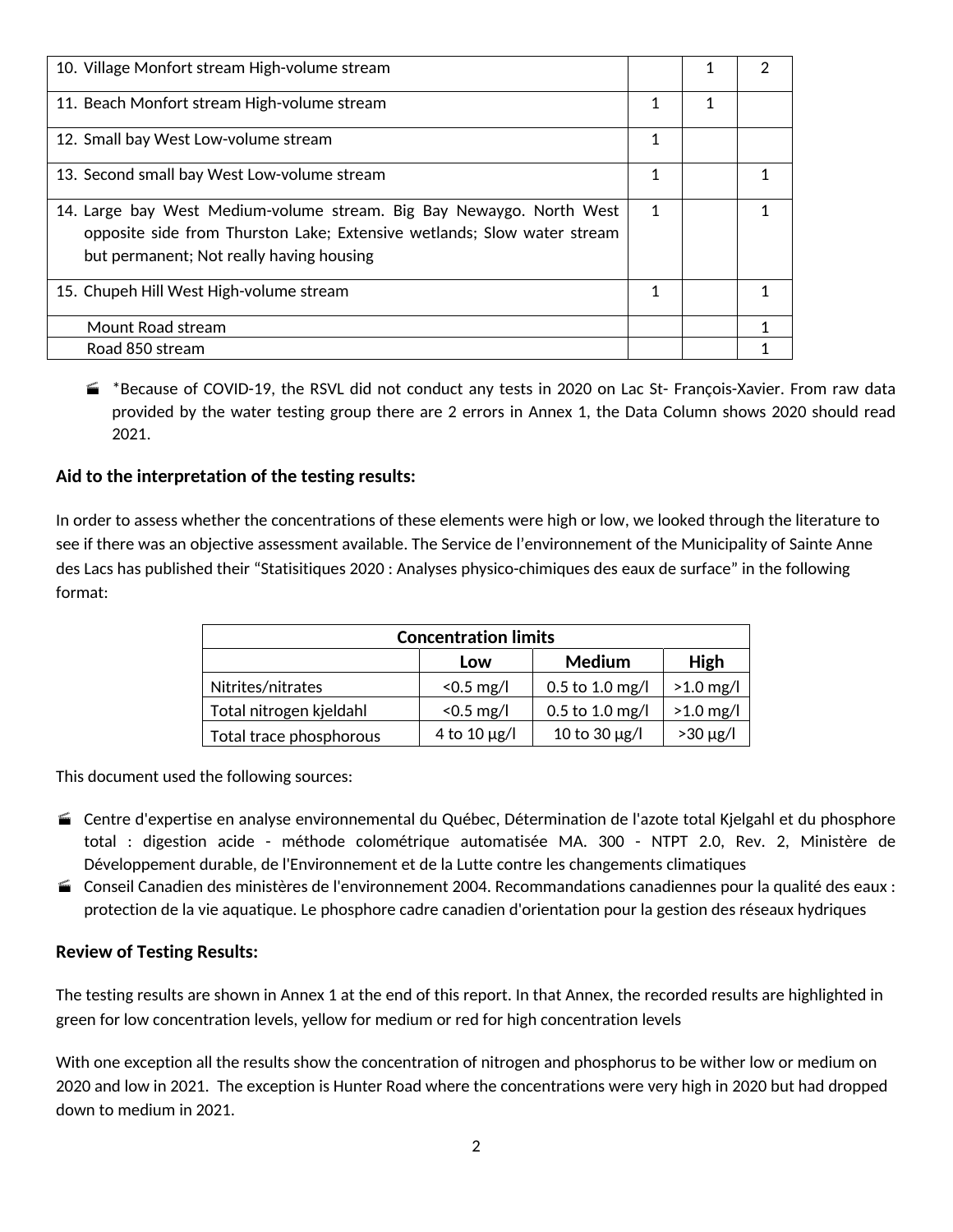Note that the Lake Association had the environmental biologist in to look at this project in the beginning and he predicted that the water run off results would be very high in terms of phosphorus and Nitrogen levels into the lake. The Lake Association notified the Municipality in 2020 of the exceptionally high concentrations of nitrogen and phosphorus in that area of the lake.